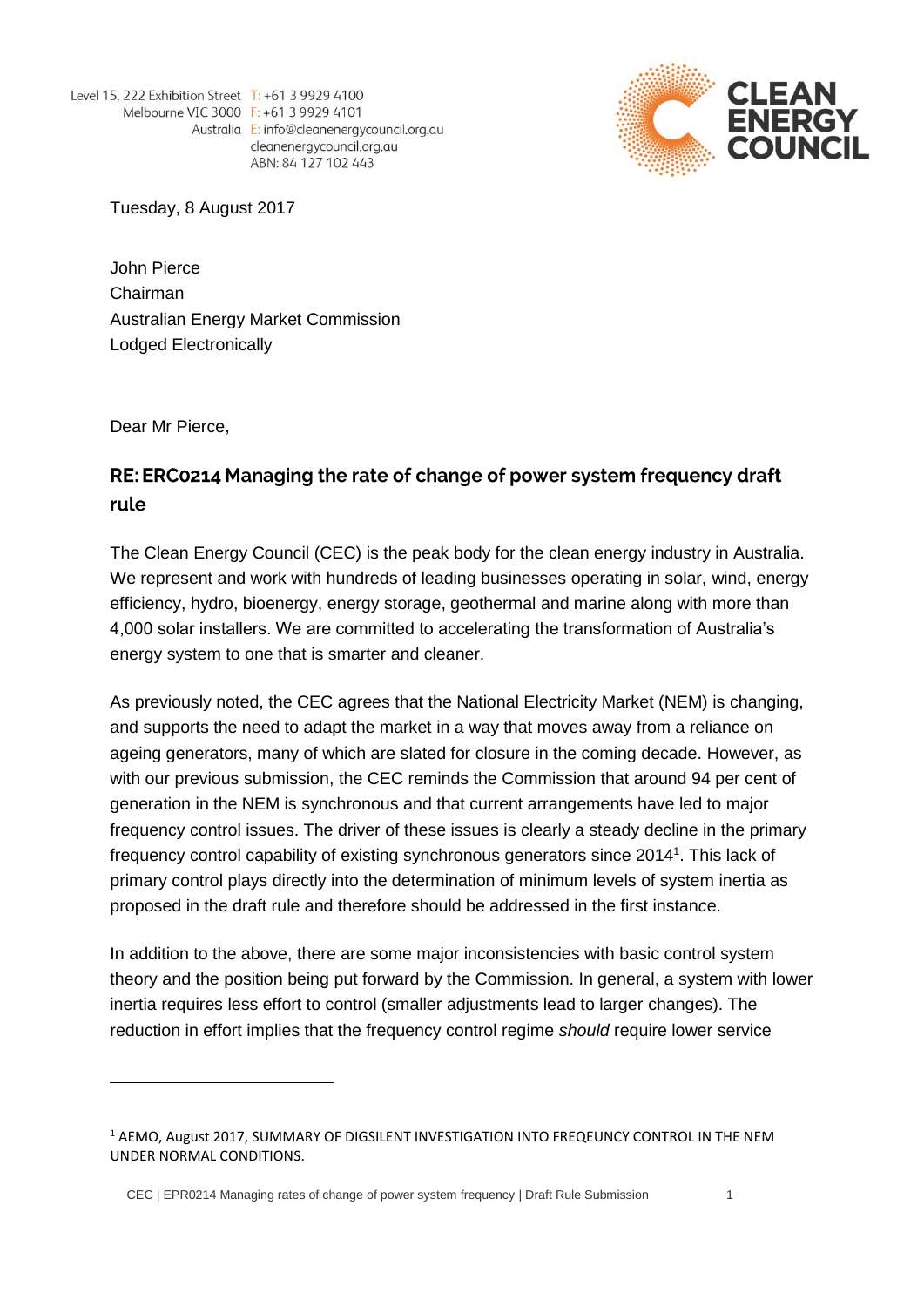

levels, leading to lower costs to consumers. The fact that this is not the case and FCAS costs have risen dramatically, alongside stark declines in frequency control performance, demonstrates that the Commission should be focusing its attention on the Frequency Control Ancillary Services (FCAS) regime ahead of implementing this rule change.

Key changes required to the FCAS regime include mandating appropriate governor settings and the creation of a fast-response market to encourage sufficient levels of Fast Frequency Response into the market. These are significant issues and indicate that the implementation of this rule change should be delayed until the completion of the Frequency Control Frameworks Review and any consequential changes.

In addition to these general concerns, more specific feedback on the Draft Rule is provided below. However, we note that there is a great deal of work being undertaken in this space. Most notably the Australian Energy Market Operator's Ancillary Services Technical Advisory Group is meeting for the second time on August 10, one day after submission are due to this rule change. As such, the information and views provided here are based on currently available information and may change with new information.

## *Determination of sub-networks requires more consideration and a transparent framework*

In addition to providing sufficient inertial response, sub-networks would also be required to maintain continuous operation in an islanded state. This would require providing AEMO with sufficient certainty that the sub-network also held sufficient:

- regulation and contingency FCAS, which can be met within the sub-network to control frequency following separation
- fault current, which will be sufficient to maintain stable operation of plant
- generation to meet demand
- reserve margins
- any other parameters required to ensure stable continuous operation.

Recent experience in South Australia has seen AEMO implement a constraint to ensure FCAS services are available from local sources, with limited notice given to the market when first initiated. The implications have been dramatic increases in FCAS costs for the region, and no change in competition for the service. In the absence of a proper and transparent assessment and decision on sub-network selection and planning, the risk includes increased continued use of inefficient constraints, such as the South Australian local regulation constraint, in more locations in the NEM.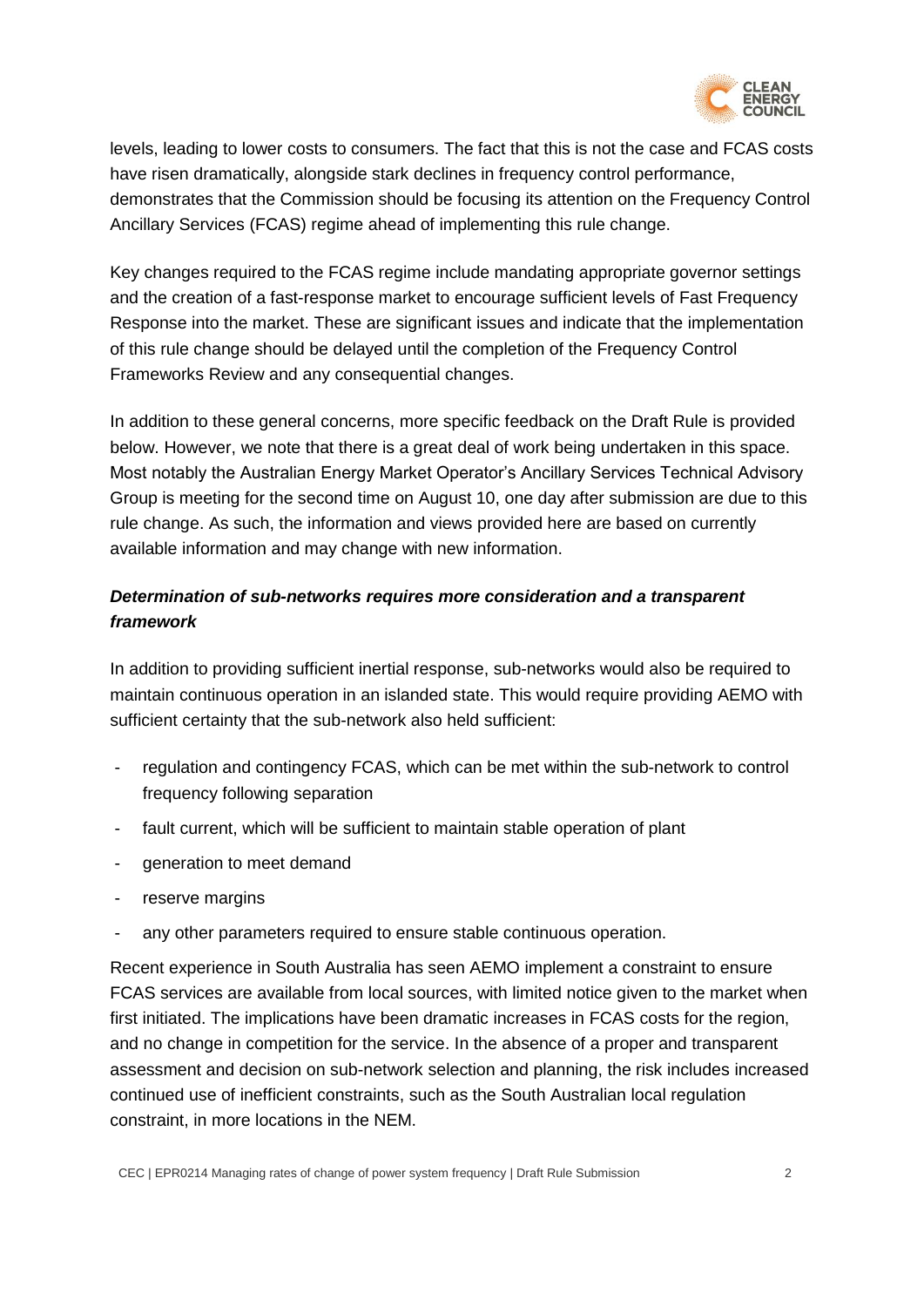

The identification and determination of 'inertia sub-networks' will have to account for the provision of all the other services needed to maintain continuous operation in the determination of sub-networks. Investors looking to provide these services require some certainty and AEMO's constraint equations would not provide this. Sub-networks must be assessed and planned for transparently and through the NTNDP and ESOO as appropriate.

#### *Transparency is paramount in the assessment of inertia requirements*

While the NTNDP is a reasonable platform for publishing the anticipated inertia requirements, this assessment would benefit from greater transparency provisions such that an independent view can be formed on the likelihood of forecasted inertia requirements being realised. At the most fundamental level, the NTNDP should also clearly state the assumptions made for the sub-network that has led to the calculation of inertia levels (for example this should include assumed generator control system settings, ROCOF responses, FCAS performance and plant retirement and investment decisions). Where these assumptions are significantly uncertain, AEMO should outline the required work undertaken or planned to reduce the level of uncertainty.

## *Rate of Change of Frequency withstand capability must be understood to register to provide inertia services*

The Commission has noted that the ROCOF withstand capability of generating units commissioned prior to 2007 is undocumented and largely assumed based on experience (although operating point influence on ROCOF withstand capability remains unknown). Inertial contribution from these units to meet a minimum inertia level requires greater confidence in performance, given the fundamental nature of system security. Therefore, it is unacceptable that generating units within unknown or undeclared ROCOF withstand capability might contribute to firm inertia limits that underpin system security.

The National Electricity Rules must be clear that only a Registered Participant's generating units with clearly stated and known ROCOF performance standards may register as an inertia service provider. Testing must be a requirement register.

## *Significant generator closure timeframes are not aligned to investment timeframes to replace inertial or fault level contributions*

The Commission has established that TNSPs would be accountable for replacing any lost inertial capability or fault current as a result of generator closures. Investments of this nature are likely to exceed the threshold to apply the regulatory investment test meaning that a lengthy RIT-T process would delay the investment decision. The equipment required to meet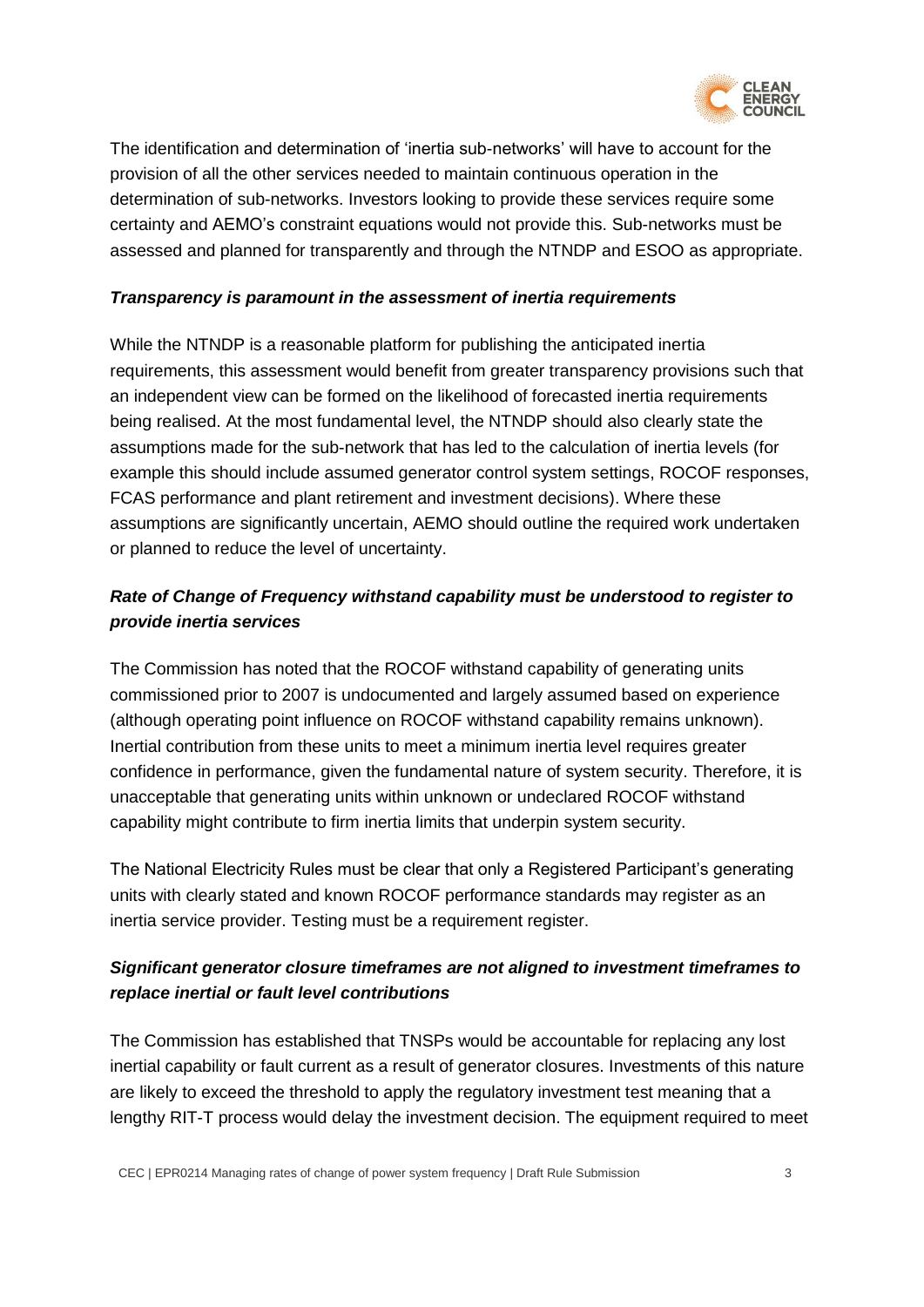

the needs of local market participants would take 12-24 months to be deployed, while the generator closure notice and closure may be completed in less than half this time. This misalignment could lead to protracted periods where a region or sub-network is operated inefficiently and under significant constraints before the TNSP deploys and commissions inertia assets (assuming the RIT-T delivers a positive outcome).

The Commission must extend the draft rule to ensure that planned generator closure timeframes from notice to closure are restricted to at least the minimum timeframe possible for a RIT-T to be undertaken<sup>2</sup>. Failing to address this misalignment alongside this rule change will lead to major risks to the efficiency of the NEM as large thermal generators close.

#### *The NEO would be met where existing facilities can be re-purposed*

A long-term view of the NEM would logically conclude that significant volumes of existing thermal generation will retire in the coming decade. With this in mind, there is likely to be significant advantage in converting existing assets into synchronous condensing capability where available (and RoCoF withstand capability can be demonstrated). Despite this clear advantage to consumers, the draft rule contemplates incremental additional investment in new synchronous condensers to be in place prior to the retirement of thermal plant.

The long-term interests of consumers would be best met where AEMO identifies that repurposing of existing assets is preferred. However, the draft rule appears to promote incremental investments in inertia services that would be insufficient to achieve this long-term outcome. The obvious investment choice would likely be unrealisable and the draft rule does not make sufficient provisions to meet the long-term interests of consumers.

The rules should make express provisions that enable TNSP procurement of existing synchronous condensing assets, even where these assets provide inertia services above the minimum level calculated by AEMO. This measure would take a long-term view of the increasing deployment of non-synchronous generation technologies alongside a growing demand base and economy.

<sup>&</sup>lt;sup>2</sup> Noting that the Finkel Review recommended an enforced three year notice period for generator closures.

CEC | EPR0214 Managing rates of change of power system frequency | Draft Rule Submission 4